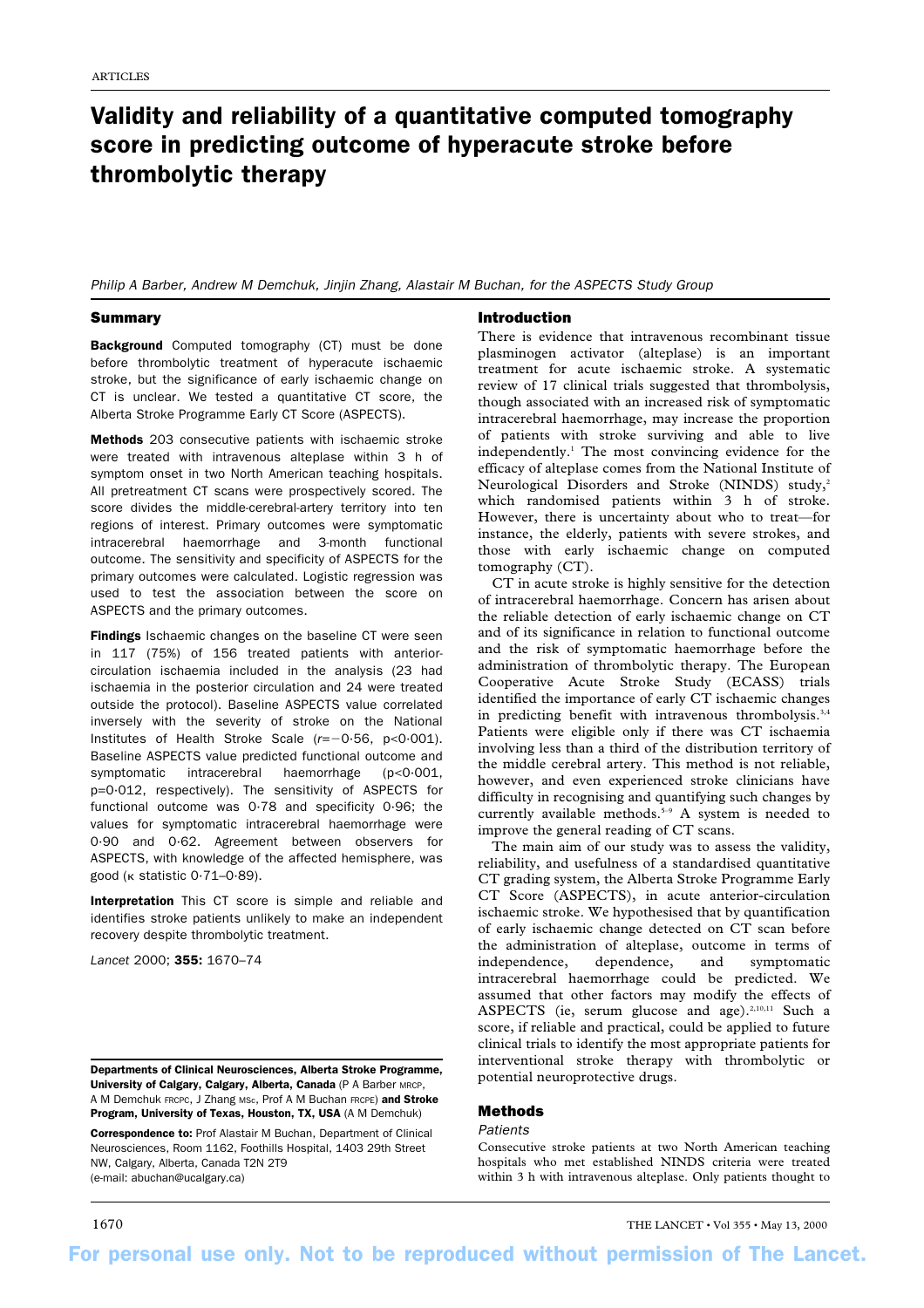

## Figure 1: ASPECTS study form

A=anterior circulation; P=posterior circulation; C=caudate; L=lentiform; IC=internal capsule; I=insular ribbon; MCA=middle cerebral artery; M1=anterior MCA cortex; M2=MCA cortex lateral to insular ribbon; M3=posterior MCA cortex; M4, M5, and M6 are anterior, lateral, and posterior MCA territories immediately superior to M1, M2, and M3, rostral to basal ganglia. Subcortical structures are allotted 3 points (C, L, and IC). MCA cortex is allotted 7 points (insular cortex, M1, M2, M3, M4, M5, and M6).

have anterior-circulation ischaemia (including some severe lacunar strokes), at presentation, were included in the analysis.

#### Procedures

Before treatment, all patients had a CT brain scan and the score on the National Institutes of Health Stroke Scale (NIHSS) was recorded by a stroke neurologist; in five cases the NIHSS score had to be extrapolated from the medical records.<sup>12</sup> All the CT scans were done on fourth-generation scanners with 10 mm slice thickness without contrast enhancement. The NIHSS score was recalculated just before the follow-up 24 h CT scan. Both the baseline and 24 h NIHSS scores were done without knowledge of the results of baseline or 24 h CT scan or the clinical progress of the patient.

Stroke severity, measured by the NIHSS (an incremental scale, with higher scores indicating a more severe neurological deficit), was categorised into five groups: 0–5, 6–10, 11–15, 16–20, and more than 20. Primary outcome measures were score on the modified Rankin scale at 3 months (independence 0–2 *vs* dependence 3–5 and death), and symptomatic intracerebral haemorrhage. The Rankin scale score at 3 months was assessed by a stroke neurologist or nurse stroke practitioner who was not aware of the results of the baseline CT, baseline NIHSS score, or the acute clinical events.

To detect intracerebral haemorrhage, CT scans were done 24 h after the onset of stroke and when the patient's neurological state had deteriorated. A haemorrhage was classified as symptomatic if it had not been seen on a previous CT scan and there had subsequently been a decline in the neurological status.

The baseline CT scan was subsequently assessed with knowledge of the side affected but without knowledge of the baseline stroke severity, 24 h CT scan, or the clinical outcome by a panel of CT reviewers consisting of stroke neurologists (PAB, AMD, AMB) and experienced neuroradiologists (RJS, WYH, MEH) for the presence of haemorrhage, parenchymal hypoattenuation in the territories of the anterior, middle, and posterior cerebral arteries and the vertebrobasilar artery distribution, focal swelling, and a hyperdense middle-cerebralartery sign. The 24 h scan was assessed under the same conditions. Parenchymal hypoattenuation was defined as a region of abnormally low attenuation of brain structures relative to attenuation of other parts of the same structures or of the contralateral hemisphere. Focal brain swelling was defined as any focal narrowing of the cerebrospinal-fluid space due to compression by adjacent brain structures such as effacement of the cortical sulci or ventricular compression.

The affected territory of the middle cerebral artery was graded by a systematic quantitative scoring system, ASPECTS, and according to the rule of one-third or less or more than a third of the territory affected by ischaemia,<sup>5</sup> done at the same time. The ASPECTS value was calculated from two standard axial CT cuts, one at the level of the thalamus and basal ganglia, and one just rostral to the ganglionic structures.

For ASPECTS, the territory of the middle cerebral artery is allotted 10 points (figure 1). 1 point is subtracted for an area of early ischaemic change, such as focal swelling, or parenchymal hypoattenuation, for each of the defined regions. A normal CT scan has an ASPECTS value of 10 points. A score of 0 indicates diffuse ischaemia throughout the territory of the middle cerebral artery.

As a separate part of the study, the reliability within and between observers for detection and quantification of early CT ischaemia was assessed between three pairs of clinicians: stroke neurologists (PAB, AMD), radiology trainees (JNS, DK), and experienced neuroradiologists (WYH, MEH) on a sample of 68 scans. Each clinician assessed the baseline CT scan in isolation at a viewing box initially without access to any clinical information and then at least 3 weeks later with the benefit of only the knowledge of the affected hemisphere.

### Statistics

Spearman's rank correlation coefficient was used to test the association between baseline ASPECTS value and baseline NIHSS score, ASPECTS value at 24 h, and functional outcome. A review of the data suggested that baseline ASPECTS value in two categories  $(\leq 7$  and >7) discriminated independence from dependence and death. Similarly, previous studies<sup>1</sup> have suggested that more severe stroke is associated with greater risk of poor outcome and symptomatic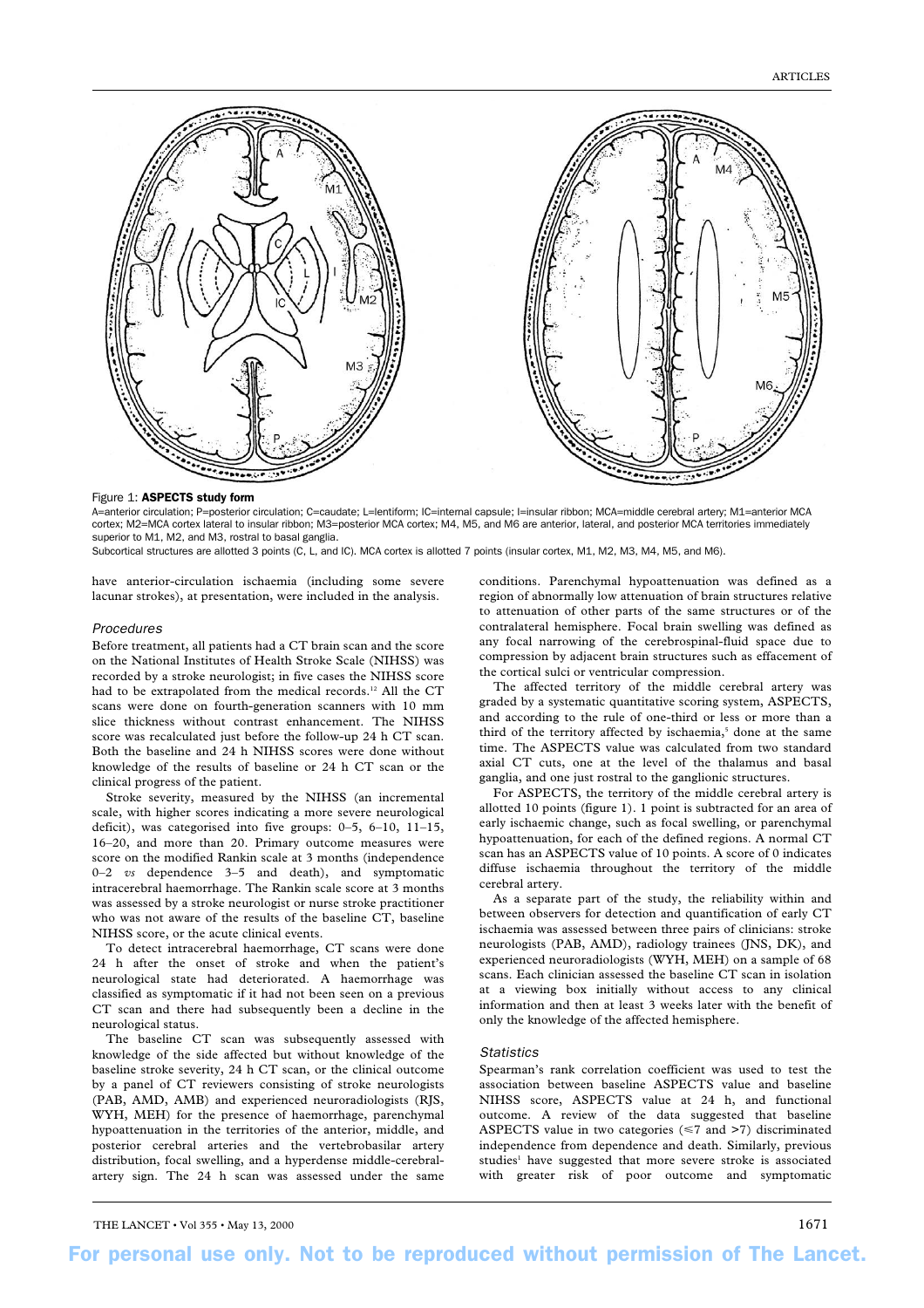

Spearman correlation coefficient –0·69, p<0·001.

intracerebral haemorrhage, and therefore, NIHSS scores of 15 or less (less severe) and more than 15 (more severe) were used. The validity of ASPECTS ( $\leq 7$  *vs* >7), NIHSS score ( $\leq 15$  *vs* >15), and a third or less versus more than a third of middlecerebral-artery territory were assessed by calculation of the sensitivity and specificity for functional outcome and symptomatic haemorrhage. Logistic regression was used to examine the predictive ability of ASPECTS ( $\leq 7$  *vs* >7) in terms of functional outcome (independence *vs* dependence and death) and symptomatic haemorrhage, in the presence of other potential risk factors that may modify the effect of ASPECTS (ie, age and serum glucose).

K statistics<sup>13</sup> were used to assess the clinicians' agreement with each other for the presence of early CT ischaemic change and for the quantification of early CT ischaemia according to the one-third middle-cerebral-artery territory rule and ASPECTS. A  $\kappa$  value of 0 indicates agreement no better than chance, and a value of 1 indicates perfect agreement. The within-rater agreement was measured for each individual observer.

# Results

Of 203 consecutive patients treated with intravenous alteplase, 23 were identified clinically to have sustained ischaemia in the posterior circulation, and 24 were

treated outside the established NINDS protocol,<sup>14</sup> and were prospectively excluded from the analysis. Four patients who presented within the 3 h treatment window were excluded from treatment on the basis that the baseline CT scan revealed ischaemic changes too extensive to treat with alteplase. At 3 months, all were dependent or had died. The main reasons for treatment to be withheld from patients presenting with cerebral ischaemia within 3 h were non-disabling or mild symptoms and rapidly improving deficit.

The final analysis included 156 patients (mean age 68 years [SD 14]; 72 women and 84 men) treated within 3 h of stroke onset with intravenous alteplase between March, 1996, and May, 1999. 117 (75%) of the 156 patients had evidence of early ischaemic change on baseline CT and 141 (90%) had such features on the 24 h scan.

Among the 154 patients with NIHSS scores at presentation, five  $(3.2\%)$  had scores of 0–5, 41  $(26.6\%)$ scores of 6–10, 35 (22·7%) scores of 11–15, 41 (26·6%) scores of  $16-20$ , and  $32$   $(20.8\%)$  scores above 20. In total, 31 (19·9%) of these 154 patients had intracerebral haemorrhage confirmed by the 24 h CT; in ten  $(6.4\%)$ this haemorrhage was associated with neurological deterioration. For two patients, NIHSS and Rankin scores at 3 months were not available but neither had a symptomatic intracerebral haemorrhage. At 3 months, of the remaining patients, 74 (48·1%) were independent, 54 (35·1%) were dependent, and 26 (16·9%) had died.

The median baseline ASPECTS value was 8. The baseline ASPECTS correlated with the baseline NIHSS score  $(r=-0.56$  [95% CI  $-0.46$  to  $-0.78$ ], p<0.001), the ASPECTS at 24 h  $(r=0.88$  [0.84 to 0.91], p<0.001); functional outcome at 3 months  $(r=-0.69$   $[-0.57$  to  $-0.75$ ], p<0.001). A baseline ASPECTS of 7 or less sharply discriminated independence, dependence, and death at 3 months (65 patients had scores of 7 or less, and 89 had scores of more than 7; figure 2).

The sensitivity and specificity of the baseline ASPECTS value, NIHSS score, and the one-third middle-cerebral-artery rule in terms of functional outcome (independence *vs* dependence and death) and symptomatic intracerebral haemorrhage are shown in table 1. Because there were very few symptomatic haemorrhages, the data for ASPECTS and for the onethird middle-cerebral-artery rule were identical.

In logistic regression analysis, baseline ASPECTS value was a significant predictor of both functional outcome (odds ratio 82 [95% CI 23-290],  $p < 0.001$ ) and symptomatic haemorrhage  $(14 [2-117], p=0.012)$ . Age (78 *vs* >78 years) was a significant predictor of

| Test             | <b>Functional outcome</b> |                      |             |             |                                  | Symptomatic haemorrhage |    |             |             |                        |
|------------------|---------------------------|----------------------|-------------|-------------|----------------------------------|-------------------------|----|-------------|-------------|------------------------|
|                  | Independent               | Dependent<br>or dead | Sensitivity | Specificity | Odds ratio<br>$(95% \text{ Cl})$ | Yes                     | No | Sensitivity | Specificity | Odds ratio<br>(95% CI) |
| <b>NIHSS</b>     |                           |                      |             |             |                                  |                         |    |             |             |                        |
| $\leq 15$ (n=81) | 56                        | 25                   | 0.69        | 0.76        | $6.8(3.4 - 14)$                  | 6                       | 75 | 0.40        | 0.52        | $0.7(0.2 - 2.7)$       |
| $>15$ (n=73)     | 18                        | 55                   |             |             |                                  | 4                       | 69 |             |             |                        |
| <b>ASPECTS</b>   |                           |                      |             |             |                                  |                         |    |             |             |                        |
| $≤7$ (n=89)*     | 71                        | 18                   | 0.78        | 0.96        | 82 (23-290)                      |                         | 90 | 0.90        | 0.62        | $14(1.8-117)$          |
| $>7$ (n=65)      | 3                         | 62                   |             |             |                                  | 9                       | 56 |             |             |                        |
| <b>MCA</b> rule  |                           |                      |             |             |                                  |                         |    |             |             |                        |
| $≤1/3$ (n=89)*   | 67                        | 22                   | 0.73        | 0.91        | $25(10-63)$                      |                         | 90 | 0.90        | 0.62        | $14(1.8-117)$          |
| $>1/3$ (n=65)    |                           | 58                   |             |             |                                  | 9                       | 56 |             |             |                        |

\*n=91 for symptomatic haemorrhage analysis.

Table 1: Sensitivity, specificity, and odds ratio for NIHSS score, baseline ASPECTS value, and one-third middle-cerebral-artery (MCA) rule for functional outcome and symptomatic haemorrhage

1672 THE LANCET • Vol 355 • May 13, 2000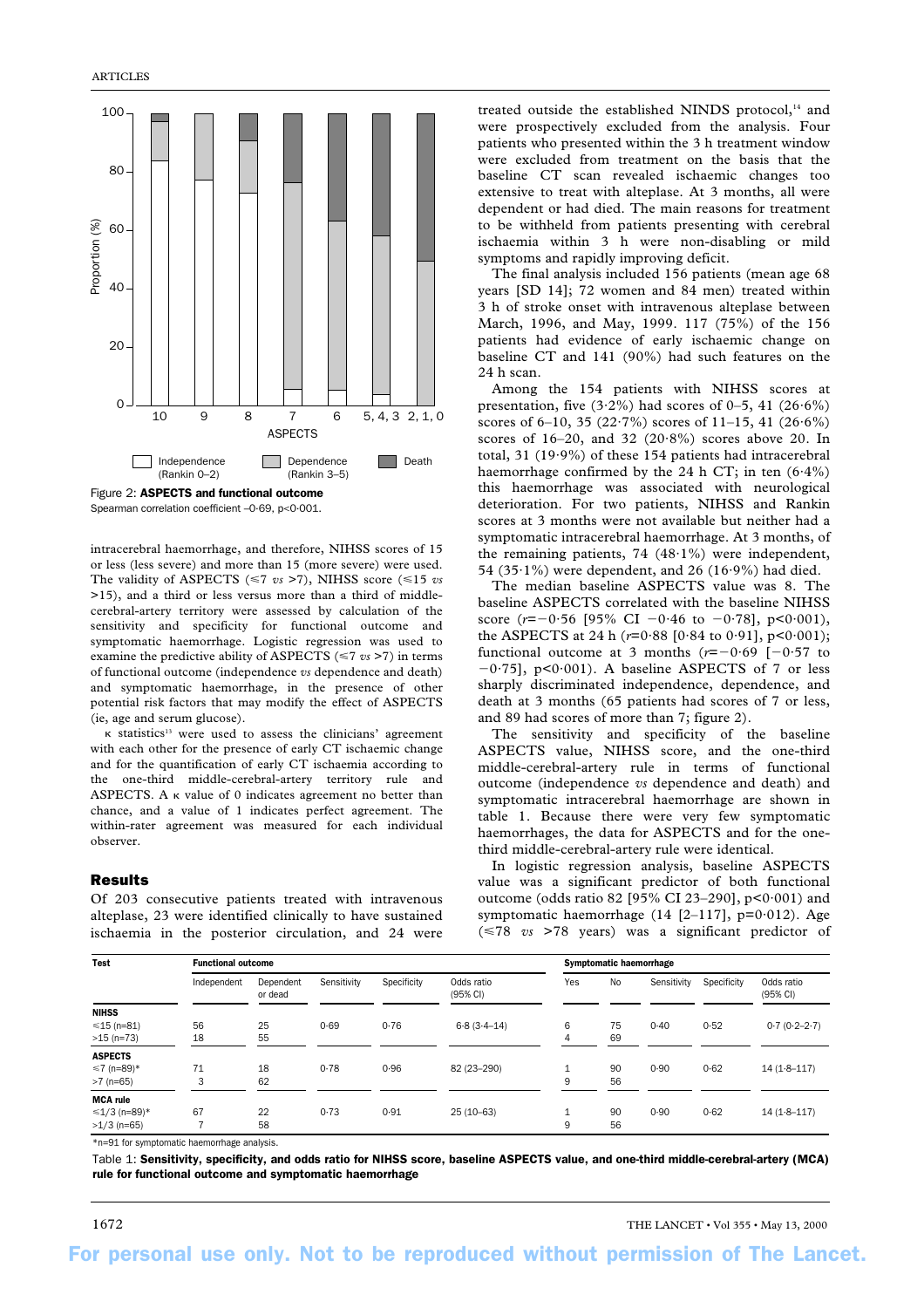|                                           | $\kappa$ statistic for agreement between two observers |                       |                                  |  |  |  |
|-------------------------------------------|--------------------------------------------------------|-----------------------|----------------------------------|--|--|--|
|                                           | Stroke<br>neurologists                                 | Radiology<br>trainees | Experienced<br>neuroradiologists |  |  |  |
| Without knowledge of clinical information |                                                        |                       |                                  |  |  |  |
| Evidence of early ischaemia               | 0.25                                                   | 0.52                  | 0.20                             |  |  |  |
| Side of lesion                            | 0.34                                                   | 0.58                  | 0.35                             |  |  |  |
| Evidence of focal brain swelling          | 0.25                                                   | 0.41                  | 0.36                             |  |  |  |
| $\leq 1/3$ vs >1/3 MCA                    | 0.49                                                   | 0.14                  | 0.37                             |  |  |  |
| ASPECTS $\leq 7$ vs $> 7$                 | 0.69                                                   | 0.39                  | 0.47                             |  |  |  |
| With knowledge of affected hemisphere     |                                                        |                       |                                  |  |  |  |
| Evidence of early ischaemia               | 0.45                                                   | 0.34                  | 0.33                             |  |  |  |
| Evidence of focal brain swelling          | 0.24                                                   | 0.23                  | 0.42                             |  |  |  |
| $\leq 1/3$ vs > 1/3 MCA                   | 0.61                                                   | 0.64                  | 0.52                             |  |  |  |
| ASPECTS $\leq 7$ vs >7                    | 0.85                                                   | 0.71                  | 0.89                             |  |  |  |

Table 2: Assessment of agreement between observers

functional outcome  $(6.4 \text{ } [2-20], \text{ } p=0.002)$  but not of symptomatic haemorrhage, after inclusion of ASPECTS value and serum glucose in the model ( $p=0.68$ ). Serum glucose  $\leq 10$  *vs* >10 mmol/L) was a significant predictor of symptomatic haemorrhage (4·9 [1–21], p=0·032) but not functional outcome, after inclusion of ASPECTS value and age in the model  $(p=0.36)$ . No interactions were observed between ASPECTS value and age ( $p=0.86$ ) or serum glucose ( $p=0.83$ ). Therefore, two multiple logistic regression models were developed. The model that provided the best prediction of functional outcome included ASPECTS value and age; the model that provided the best prediction of symptomatic intracerebral haemorrhage included ASPECTS value and serum glucose. After control for ASPECTS value in the two models, the probability of dependence and death was higher for patients older than 78 years than for those aged 78 years and younger, and the probability of symptomatic haemorrhage was higher for patients with serum glucose higher than 10 mmol/L than for those with concentrations of 10 mmol/L or lower.

Table 2 shows the agreement between observers. The within-rater reliability ranged from 0·26 to 0·76 for the one-third middle-cerebral-artery rule and from 0·67 to 0·82 for ASPECTS.

## Discussion

Early ischaemic changes identified on CT during the first few hours after stroke onset represent early cytotoxic oedema and possibly the development of irreversible injury.15 Attempts to assess the prognostic value of these early ischaemic changes on CT in terms of functional outcome and the risk of intracerebral haemorrhage before administration of thrombolytic therapy have had misleading results.<sup>5</sup> Many have cited the potential superiority of diffusion-weighted magnetic resonance imaging over CT, but discrimination of salvageable from irretreviably injured brain tissue with MRI is not yet possible.<sup>16</sup> Although diffusion-weighted magnetic resonance imaging may become the imaging method of choice, most physicians treating stroke will depend on CT because it is more accessible.

We have shown that a systematic approach to quantification of early CT ischaemic change can improve the identification of cerebral ischemia and is of prognostic value even before treatment is administered. For patients treated with alteplase, as the ASPECTS value decreases, the probabilities of dependence, death, and symptomatic intracranial haemorrhage increase. ASPECTS is a predictor for both functional outcome

and symptomatic haemorrhage. For patients with identical ASPECTS values, inclusion of age and serum glucose in the model further improved the predictive ability. ASPECTS has high sensitivity and specificity for both functional outcome and symptomatic intracerebral haemorrhage. For example, in an individual with an ASPECTS value of 7 or less, the risk of symptomatic intracerebral haemorrhage with alteplase is 14 times that of patients with a score greater than 7. In patients with scores above 7 the rate of symptomatic intracerebral haemorrhage is 1%, slightly higher than the frequency of symptomatic ischaemic haemorrhagic transformation in the placebo group in the NINDS trial  $(0.6\%)$ .<sup>2</sup>

ASPECTS is simple and quick and has good betweenobserver reliability. However, the results of our study should not be misinterpreted as showing that patients who have an ASPECTS of 7 or less should be excluded from thrombolysis, since we cannot know how these patients would have done if they had not received treatment. Validation of this score in a randomised controlled study is needed.

This scoring method has implications for the design of future stroke trials. It also underlines the arbitrary nature of use of rigid time windows as the basis for treatment decisions. This concept is supported by the observation from ECASS II of no significant difference in outcome between patients treated at 0-3 h and at 3-6 h.<sup>4</sup> Definition of an arbitrary treatment window ignores evidence of wide variation among individuals in potentially salvageable brain tissue.17 Future "tissuewindow" studies could assess how a systematic approach to early CT ischaemic change, such as ASPECTS, can be used to redefine time windows. For instance, a patient with a persistent deficit presenting after the defined time window but with a CT scan that shows only a small area of early ischaemic change (and therefore a high ASPECTS value) might be considered for thrombolytic therapy. In addition to determining trial eligibility, the ASPECTS system has the potential to be used as a surrogate endpoint to provide objective evidence in placebo-controlled neuroprotective trials.

#### **Contributors**

Philip Barber helped to design the study, collected and analysed the data, and cowrote the paper. Andrew Demchuk helped with the study, collected data, and cowrote the paper. Jinjin Zhang helped with the design and carried out the analyses. Alastair Buchan invented the ASPECTS scoring system, designed the study, helped to collect data, and cowrote the paper. These individuals represent the ASPECTS Study Group. The other members of the group are: J C Grotta (Stroke Program, University of Texas-Houston), M Hudon, R Sevick, W Hu, J N Scott, D Kaura (Department of Radiology, University of Calgary), S Rose (Community Health Sciences, University of Calgary), H Karbalai (Medical Student, University of Calgary).

# References

- 1 Wardlaw JM, Yamaguchi T, del Zoppo G. Thrombolytic therapy versus control in acute ischaemic stroke. In: Cochrane Library, issue 4. Oxford: Update Software, 1999.
- 2 National Institute of Neurological Disorders and Stroke rt-PA Stroke Study Group. Tissue plasminogen activator for acute ischemic stroke. *N Engl J Med* 1995; **333:** 1581–87.
- 3 Hacke W, Kaste M, Fieschi C, et al., for the ECASS Study Group. Intravenous thrombolysis with recombinant tissue plasminogen activator for acute hemispheric stroke: the European Cooperative Acute Stroke Study (ECASS). *JAMA* 1995; **274:** 1017–25.
- 4 Hacke W, Kaste M, Fieschi C, et al. Randomised double-blind placebo-controlled trial of thrombolytic therapy with intravenous alteplase in acute ischaemic stroke (ECASS II). *Lancet* 1998; **352:** 1245–51.